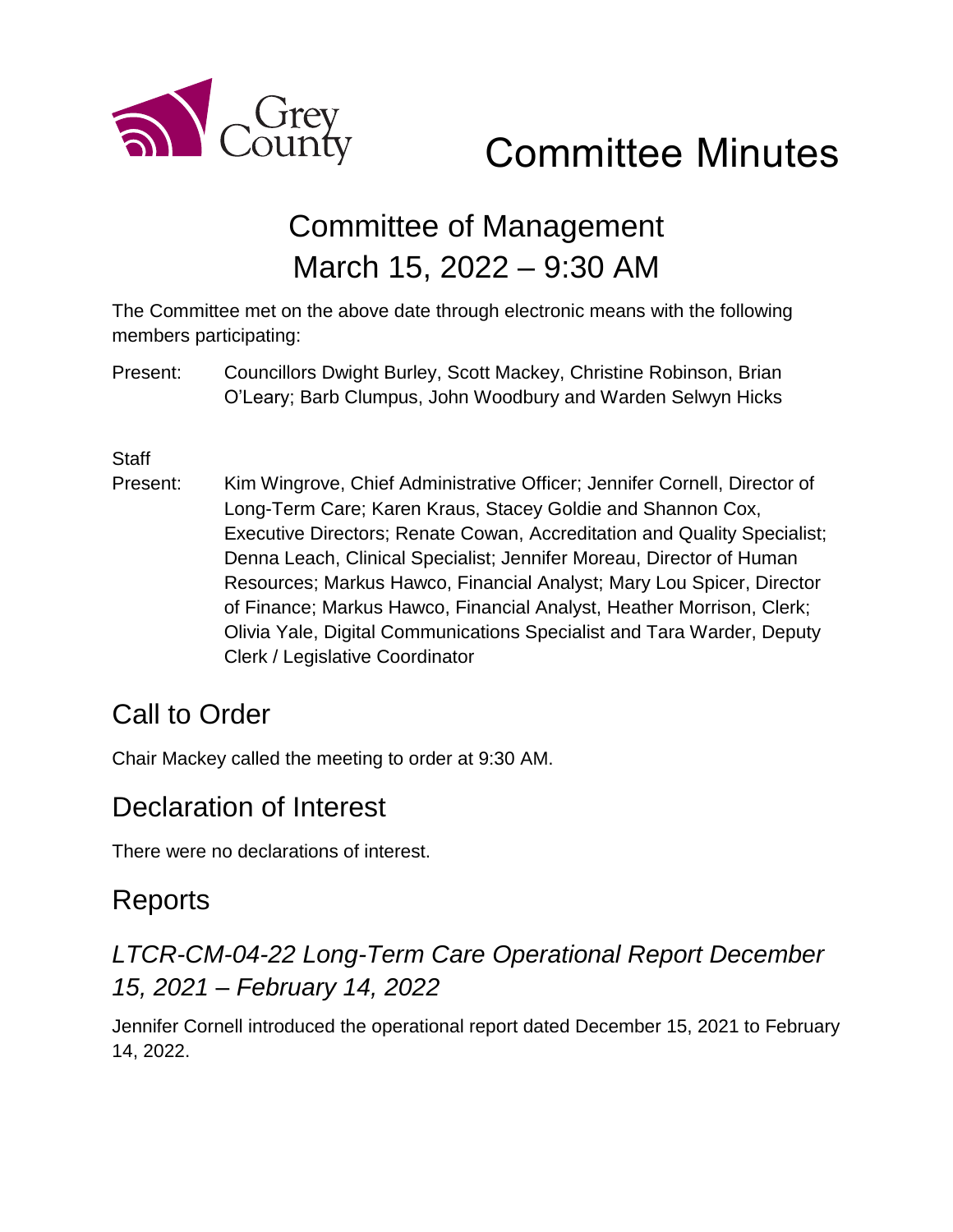Renate Cowan provided information on Quality Indicators and results of the Annual Resident Experience Survey. She spoke to the areas of satisfaction as well as areas noted for improvement.

Questions were addressed regarding meals and outdoor spaces and community gardens. Staff noted that the courtyards and spaces around the homes provide opportunities for raised garden beds or community gardens. It is also being discussed at the Rockwood Terrace redevelopment table about how outdoor space can be shared with the community. If residents are interested in gardening, there is plenty of opportunity in this regard.

Stacey Goldie then addressed the Committee on ministry compliance. It was noted that Ontario has launched a new and improved inspection program and Lee Manor was one of the first to undergo the new process. The process was extensive, involving interviews with residents and family members, observing resident and staff interaction, IPAC efforts, etc. After all inspection processes were complete, there was one area of noncompliance with the windows. The windows were immediately repaired, and the concern was resolved. The inspectors were very complimentary and were impressed with the staff. While the inspection was going on, the staff were also addressing a COVID outbreak and these efforts did not go unnoticed.

Karen Kraus spoke to the staffing aspect of the report. She spoke to the success of the Care Support Assistant model and how the other homes have had success in this regard. She further spoke to the recruitment efforts which have resulted in the onboarding of new staff. A long-term care recruitment team has been established which aims to improve staffing levels.

Chair Mackey passed the chair position over to Vice Chair Robinson due to internet connectivity issues.

Jennifer Moreau added that recruitment processes are being streamlined.

Shannon Cox provided the Committee with Colour It Stories. All three care communities acknowledge the challenges of 2021. The homes have adapted to a different way of providing care. The homes have a morale board that feature photos of residents with motivational quotes and artwork. Rockwood Terrace staff invite members to review the "One Second Every Day" video in the report.

*CM06-22* Moved by: Councillor Clumpus Seconded by: Councillor Burley

**That report LTCR-CM-04-22 regarding a Long-Term Care Operational Report dated December 15, 2021 – February 14, 2022 be received for information.**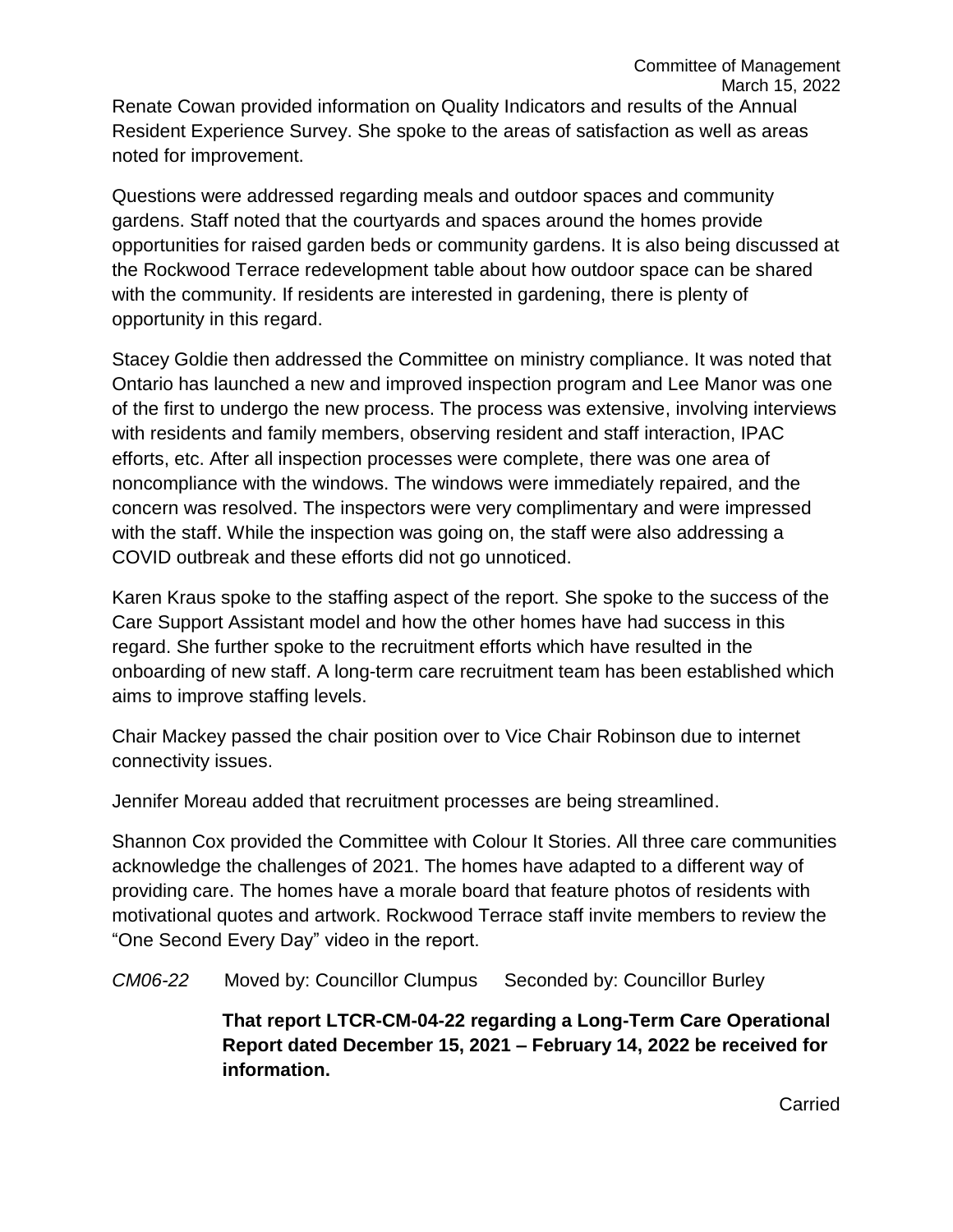### *LTCR-CM-05-22 Long Term Care Covid-19 Update*

Jennifer Cornell addressed the Committee on a long-term care COVID-19 update.

March 10 notes the second year of the pandemic and there have been numerous protective strategies implemented. The counties of Bruce and Grey experienced the highest case numbers to date in December and this was challenging. The updates and summaries of the outbreaks were provided in the report.

She spoke to communication efforts within the homes as well as meetings and leadership efforts. Notably, on March 9<sup>th</sup> Ministry of Long-term Care released its most recent mandate of shifting government mandated vaccine requirements to be at the discretion of individual homes. Grey County is maintaining the requirement for two shots and 1 booster against COVID-19. There are still some employees that require a booster.

Jennifer Cornell then noted that significant delays were experienced in receiving PCR lab test results and this was affecting the homes. Staff worked closely with Ontario Health and Paramedic Services to acquire an ID Now machine which is a molecular testing device used to detect COVID-19 results within 15 minutes. It is on site at Rockwood Terrace. The machine requires significant training to operate, however it is now able to be used and is more reliable than a Rapid Antigen Test. Staff are now working through how it can be used in other applications such as RSV or the flu. Ultimately, it benefits the residents by decreasing unnecessary isolation and allows the team to respond quickly to any outbreaks.

She then spoke to surveillance efforts which will remain in place at this time.

Changes came into effect on March 14<sup>th</sup> which will allow children under five to resume visits though they are not eligible for vaccines. Overnight stays for residents have resumed as well.

The supply of Personal Protective Equipment (PPE) was highlighted. Staff are planning de-escalation of some of safety provisions. There will be choice in the type of masks staff wish to wear based on their own comfort level and level of interaction with residents.

It was noted that the Designated Care Provider program will be presented at the AdvantAge Ontario conference in April and will showcase the stories of designated care providers.

Partnerships have also been forged to assist with the ongoing staffing challenges during the pandemic. A response team was formed so that it could be redeployed when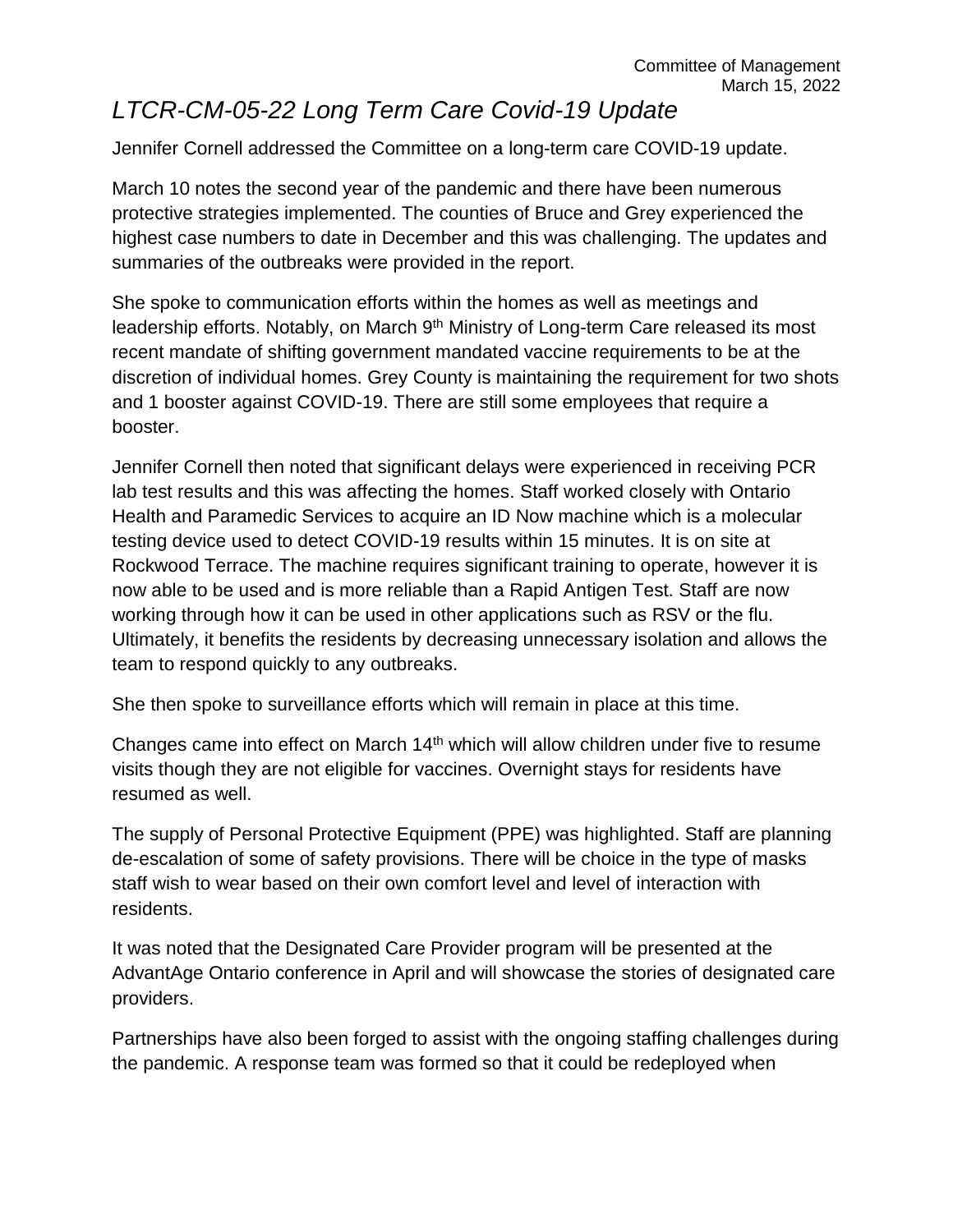needed. There was a need to establish a response team where staff would be redeployed to assist when needed.

Wellness initiatives and the importance of incorporating wellness into daily work were highlighted.

The Province has also confirmed additional prevention funding for the remainder of the year.

Lastly, with the de-escalation happening, this has caused long-term care to pause and consider what the impacts could be as this occurs. Not all precautions are being removed in long-term care and staff are discussing this. PPE stocks will be maintained in case there is a need to shift back to N95 masks. Staff are hopeful but are not letting their guard down as there is still a need to be prepared to respond to any changes in the situation.

Councillor Woodbury entered the meeting at this time.

*CM07-22* Moved by: Councillor O'Leary Seconded by: Warden Hicks

#### **That Report LTCR-CM-05-22 regarding a long-term care COVID-19 status update be received for information.**

Carried

### Closed Meeting Matters

*CM08-22* Moved by: Councillor Burley Seconded by: Councillor Clumpus

**That the Committee of Management does now go into closed session regarding the long-term care operational report pursuant to Section 239 (2) of the Municipal Act, 2001, as amended:**

- **i. Personal matters about an identifiable individual, including municipal or local board employees**
- **ii. Labour relations or employee negotiations**

**Carried** 

The Committee proceeded into closed session at 10:12 am with all staff in attendance.

The Committee rose from closed session at 10:22 am.

The Vice Chair noted that only the items discussed in the resolution to move into a closed meeting were discussed.